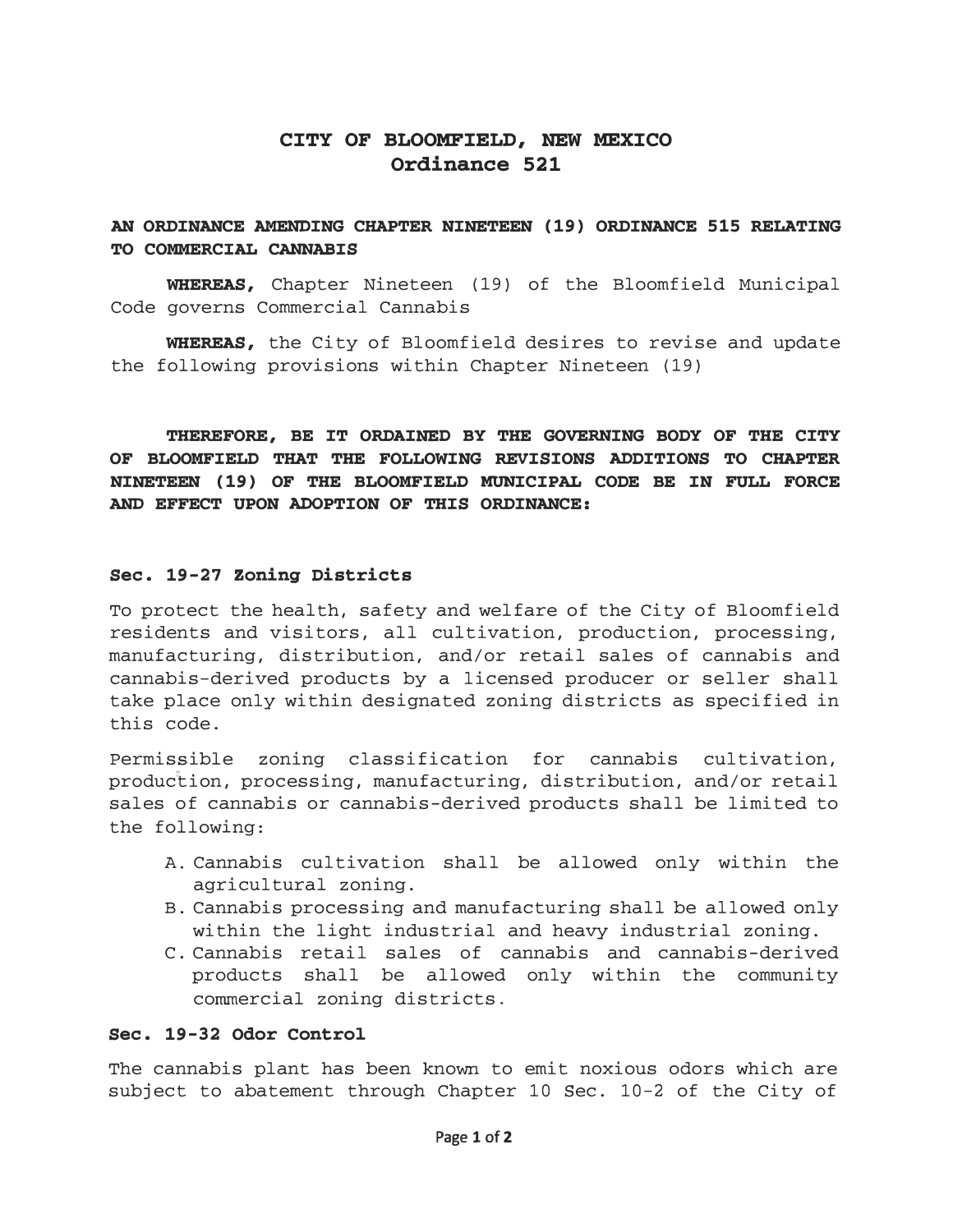Bloomfield Municipal Code. The chief of police and the code enforcement officer are authorized to abate any nuisance existing within the city.

Cultivation, processing, and manufacturing of plants must be in a green house or other fully enclosed structure with proper ventilation and must incorporate odor mitigation best practices.

Except for the changes set forth above, the provisions of Chapter Nineteen ( 19) of the Bloomfield Municipal Code are hereby ratified and confirmed.

Passed, Adopted and Signed this 10th day of January 2022.



v

Cynthia Atencio, MAYOR

ATTEST:

torsberger

Crystal L Martinez Hornberger, CITY CLERK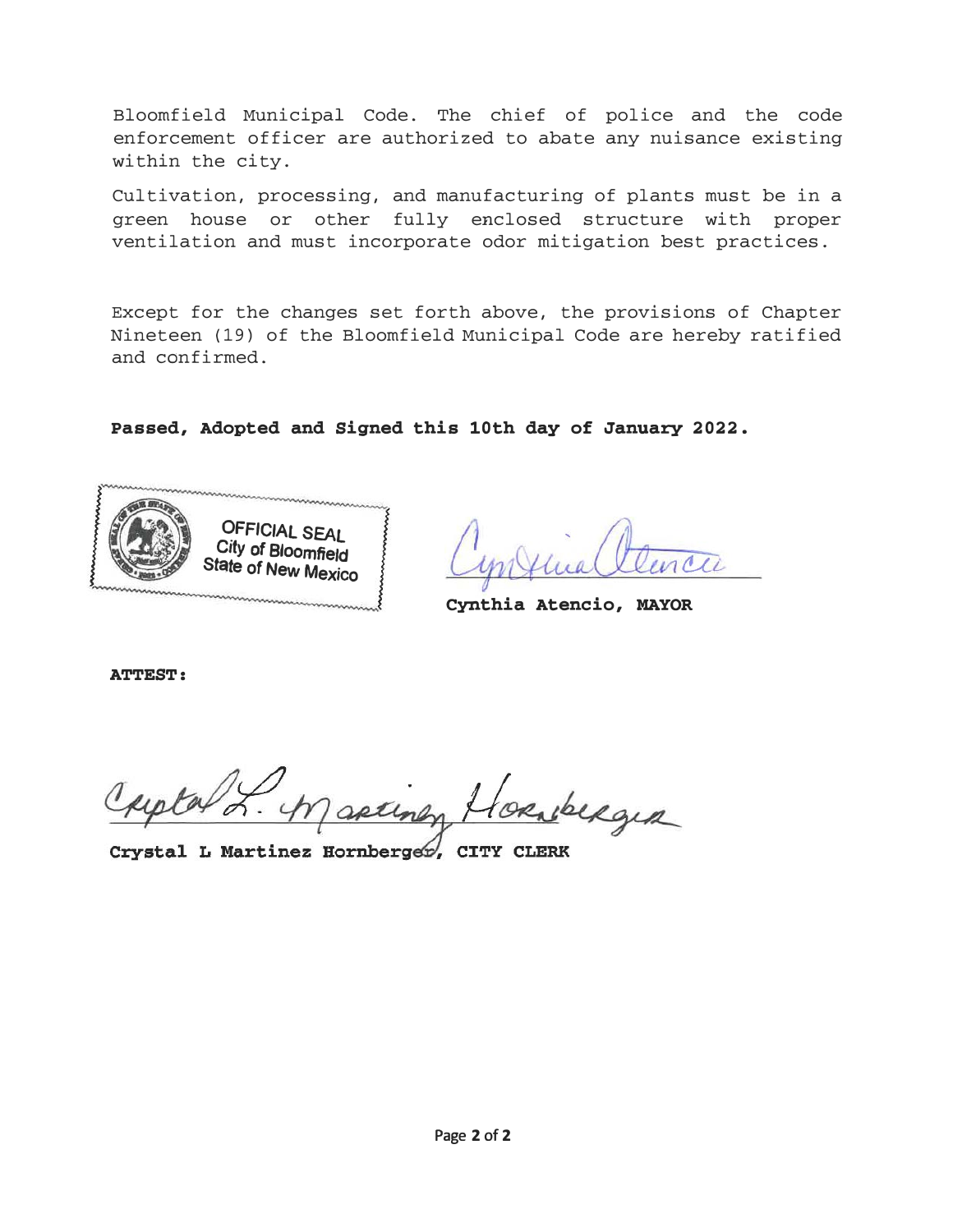Affidavit of Publication Ad # 0005062169 This is not an invoice

### CITY OF BLOOMFIELD 915 N 1 ST ST

### BLOOMFIELD, NM 87413

Legal Notice<br>CITY OF BLOOMFIELD, NEW MEXICO<br>Notice is hereby given of the title and of a general summary<br>Notice is hereby given of the title and of a general summary of the subject matter contained in Ordinance No. 521, approved for posting and duly with the intent to adopt by the City Council of the City of Bloomfield, New Mexico, on January 10, 2022. A complete copy of the ordinance is available for public inspection at the office of the City Clerk, 915 N First Street, Bloomfield, New Mexico 87413

AN ORDINANCE AMENDING CHAPTER NINETEEN (19) ORDI-NANCE 515 RELATING TO COMMERCIAL CANNABIS

WHER EAS, Chapter Nineteen (19) of the Bloomfield Municpal Cody governs Commercial Cannabis

A general summary of the subject matter of the Ordinance is contained in its title. This notice constitutes compliance with Section 3-17-5, NMSA 1978.A complete copy of Ordi-nance is available for inspection at the office of the City Clerk.You may call the City Clerk's office at 505-632-6304 or email her at cmartinez@bloomfieldnm.gov .

I hereby certify that the above public notice was posted at<br>the following locations on Thursday December 23, 2021.<br>Kare Drug Farmers Market Roadside Restaurant Citizens Bank Bank of Southwest Bloomfield Public Library In witness whereof I set my hand and seal for the City of Bloomfield this 23rd day of December 2021.

Crystal L Martinez Hornberger, City Clerk #5062169, Daily Times, Dec. 28, 2021

daily newspaper of general circulation published in English at Farmington, said county and state, and that the hereto attached Legal Notice was published in a regular and entire issue of the said DAILY TIMES, a daily newsaper duly qualified for the purpose within the State of New Mexico for publication and appeared in the internet at The Daily Times web site on the following days(s):

I, being duly sworn say: Farmington Daily Times, a

#### 12/28/2021

Legal Clerk

Subscribed and sworn before me this December 28, 2021:

Slate of WI, County of Brown NOTARY PUBLIC

 $1 - 278$ 

My commission expires

KATHLEEN ALLEN Notary Public State of Wisconsin

1

Ad# 0005062169 PO#: Ord 521 # of Affidavits 1

This is not an invoice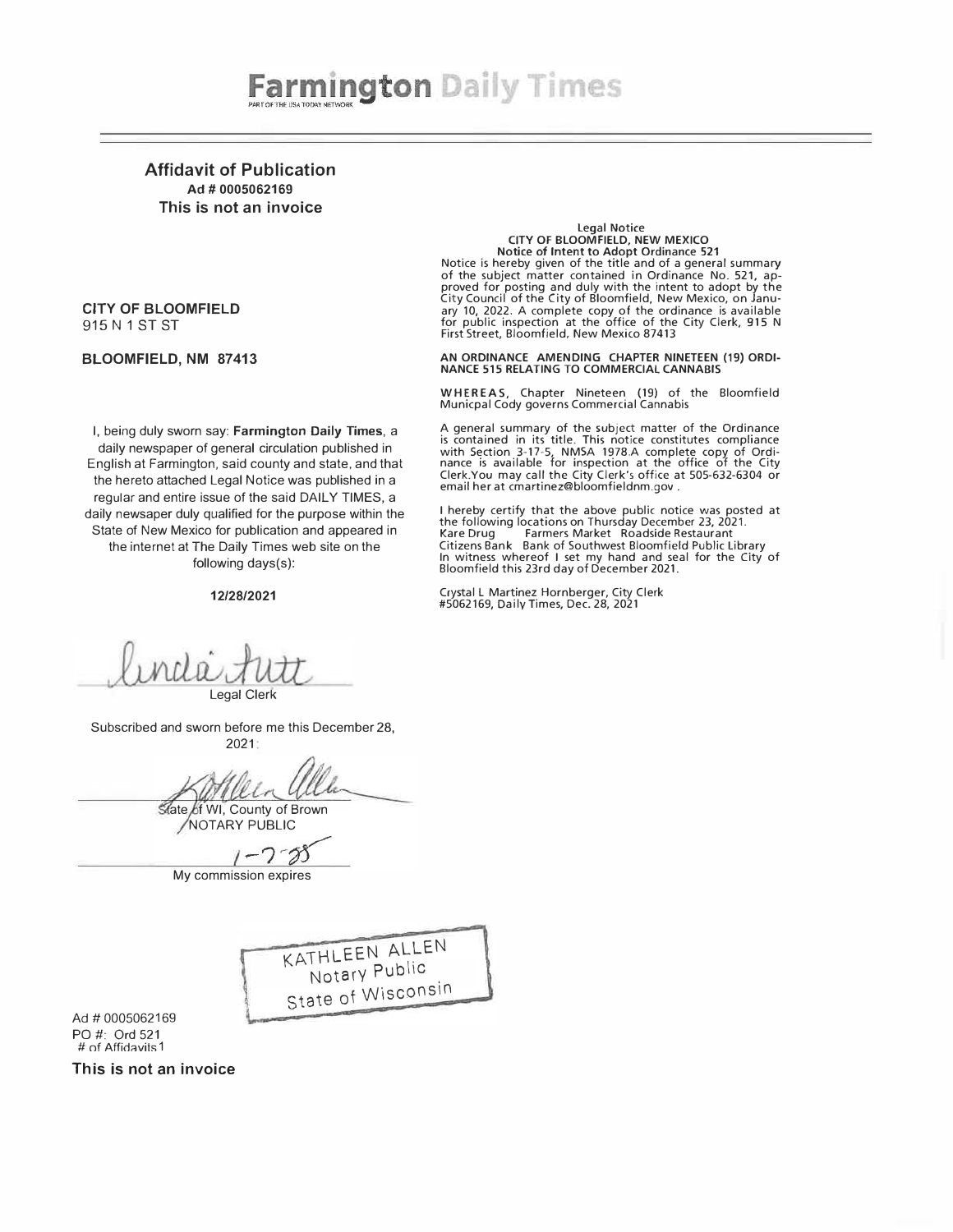# CZTY OF BLOOMFIELD, NEW MEXZCO Notice of Intent to Ordinance 521

Notice is hereby given of the title and of a general summary of the subject matter contained in Ordinance No. 521, approved for posting and duly with the intent to adopt by the City Council of the City of Bloomfield, New Mexico, on January 10, 2022. <sup>A</sup> complete copy of the ordinance is available for public inspection at the office of the City Clerk, 915 N First Street, Bloomfield, New Mexico 87413

# AN ORDINANCE AMENDING CHAPTER NINETEEN (19) ORDINANCE 515 RELATING TO COMMERCIAL CANNABIS

WHEREAS, Chapter Nineteen (19) of the Bloomfield Municipal Code governs Commercial Cannabis

A general summary of the subject matter of the Ordinance is contained in its title. This notice constitutes compliance with Section 3-17-5, NMSA 1978.A complete copy of Ordinance is available for inspection at the office of the City Clerk. You may call the City Clerk's office at 505-632-6304 or email her at cmartinez@bloomfieldnm.gov .

|                      | I hereby certify that the above public notice was posted at the<br>following locations on Thursday December 23, 2021.                                                                 |                            |                                                                          |
|----------------------|---------------------------------------------------------------------------------------------------------------------------------------------------------------------------------------|----------------------------|--------------------------------------------------------------------------|
| <b>Kare Drug</b>     | <b>Farmers Market</b>                                                                                                                                                                 | <b>Roadside Restaurant</b> |                                                                          |
| <b>Citizens Bank</b> | <b>Bank of Southwest</b>                                                                                                                                                              | Bloomfield Public Library  |                                                                          |
|                      | In witness whereof I set my hand and seal for the City of<br>Bloomfield this 23rd day of December 2021.<br>Cemerald F. Masser Housberges<br>Crystal L Martinez Hornberger, City Clerk |                            | <b>OFFICIAL SEAL</b><br>City of Bloomfield<br><b>State of New Mexico</b> |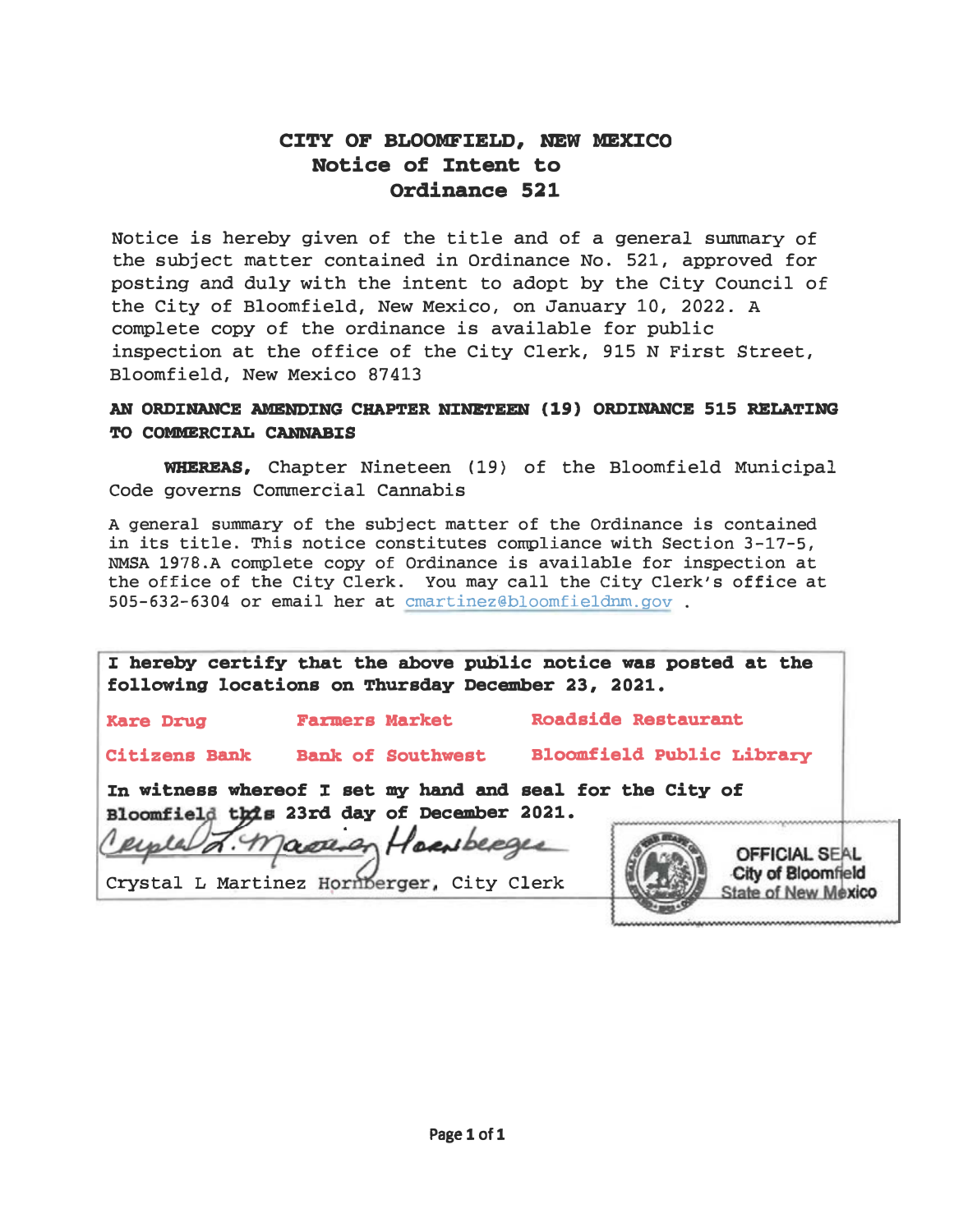# CITY OF BLOOMFIELD, NEW MEXICO Notice of Intent to Adopt Ordinance 521

The City of Bloomfield, New Mexico, hereby gives notices of the City Council meeting for Monday, January 10, 2022, at 6:00pm at 915 N First Street, Bloomfield, New Mexico. At such meeting the City Council will hold a public hearing concerning and will consider for adoption the Ordinance described below. Complete copies of the proposed Ordinance are available for public inspection during the normal and regular business hours of the City Clerk, 915 N. First Street, Bloomfield, New Mexico.

# AN ORDINANCE AMENDING CHAPTER NINETEEN (19) ORDINANCE 515 RELATING TO COMMERCIAL CANNABIS

WHEREAS, Chapter Nineteen (19) of the Bloomfield Municipal Code governs Commercial Cannabis

WHEREAS, the City of Bloomfield desires to revise and update the following provisions within Chapter Nineteen (19)

THEREFORE, BE IT ORDAINED BY THE GOVERNING BODY OF THE CITY OF BLOOMFIELD THAT THE FOLLOWING REVISIONS ADDITIONS TO CHAPTER NINETEEN (19) OF THE BLOOMFIELD MUNICIPAL CODE BE IN FULL FORCE AND EFFECT UPON ADOPTION OF THIS ORDINANCE:

## Sec. 19-27 zoning Districts

To protect the health, safety and welfare of the City of Bloomfield residents and visitors, all cultivation, production, processing, manufacturing, distribution, and/or retail sales of cannabis and cannabis-derived products by a licensed producer or seller shall take place only within designated zoning districts as specified in this code.

Permissible zoning classification for cannabis cultivation, production, processing, manufacturing, distribution, and/or retail sales of cannabis or cannabis-derived products shall be limited to the following: